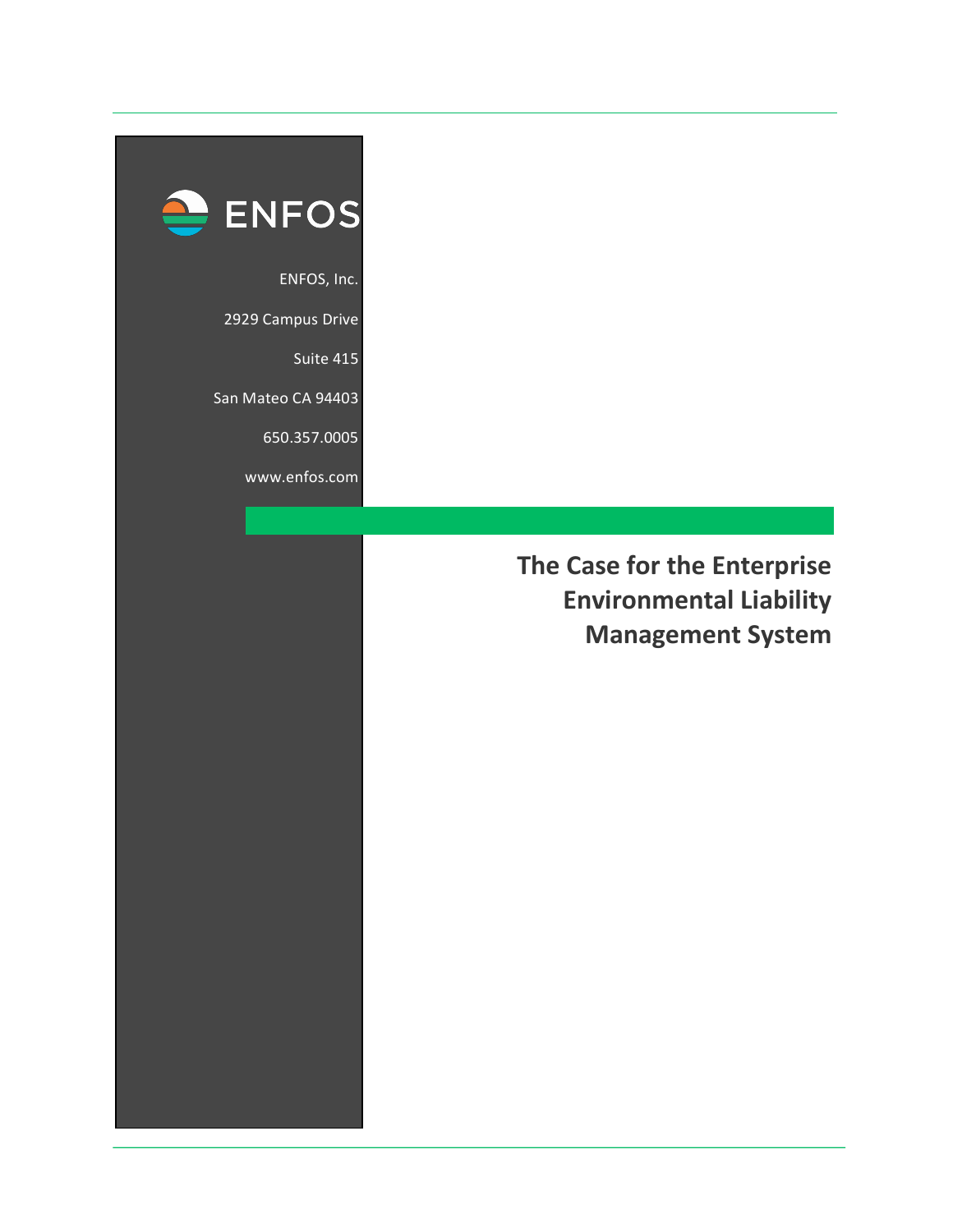

## **TABLE OF CONTENTS**

| The Complexities and Challenges of Environmental Liability Management 2 |  |
|-------------------------------------------------------------------------|--|
|                                                                         |  |
|                                                                         |  |
|                                                                         |  |
|                                                                         |  |

## TABLES

- 1 Industry Challenges and Implications
- 2 Core Process Capability Maturity
- 3 Technology Option Matrix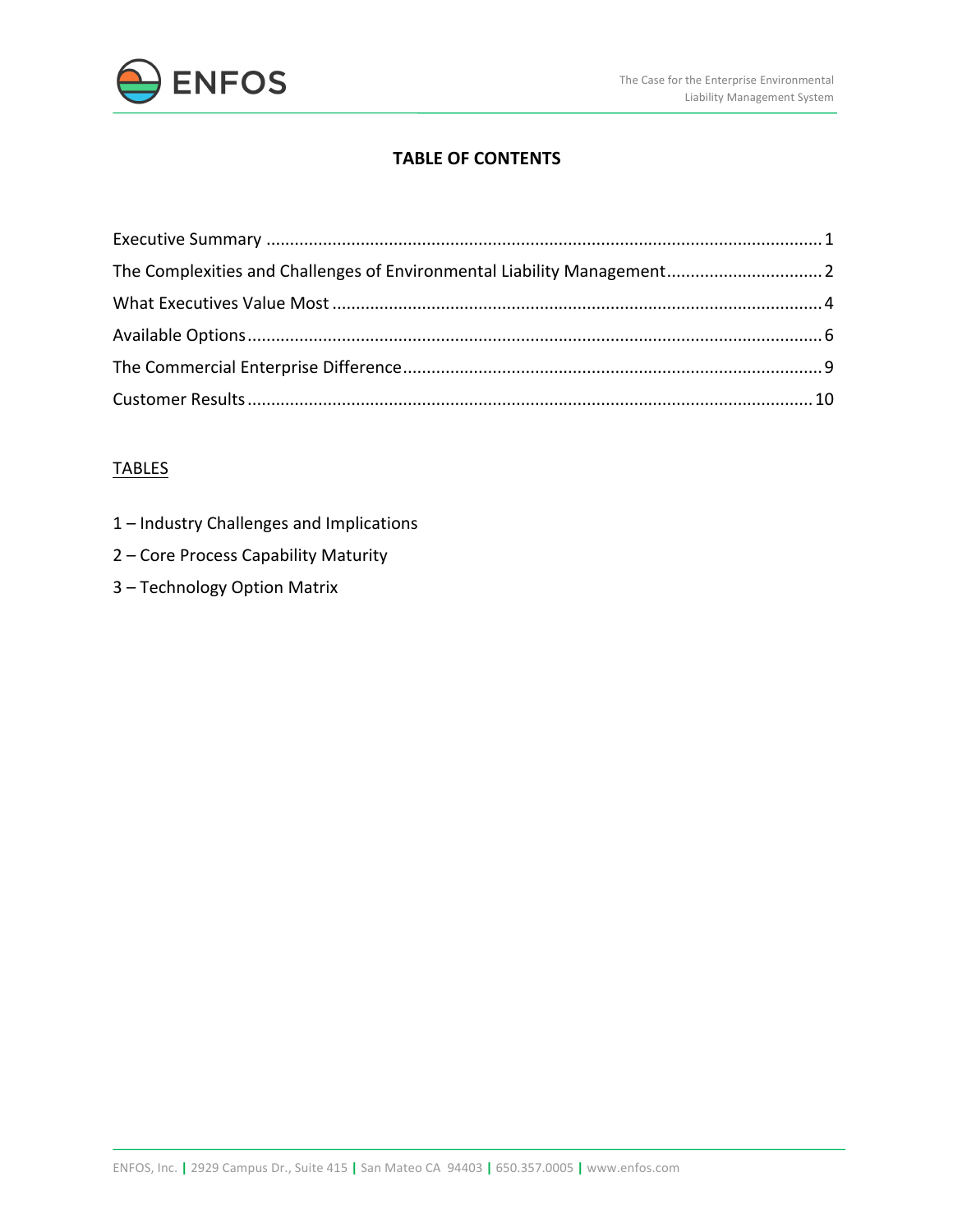

### **Executive Summary**

*"Up to 60 percent of environmental costs can be attributed to information management." - BTI Consulting Group* 

Environmental liability management, including soil and groundwater site characterization and remediation as well as environmental activities associated with asset decommissioning, has proven to be extremely challenging and complex for those organizations tasked with this work. Compounding this problem is the fact that organizations may also have substantial project portfolios in many regulatory jurisdictions and countries. Executives in charge of these programs are under constant pressure to mitigate risk, manage resources effectively, and provide on-going value to the organization. Financial value drivers such as liability reduction, cash utilization, productivity, and risk avoidance force leaders to develop and implement strategies that are aligned with these over-arching organizational goals.

Increasingly, organizations are looking to technology to help simplify core business processes and to provide badly needed insights and information on projects and portfolios. Taking steps to automate and standardize processes have proven to improve the accuracy and efficiency of core environmental operations, establish the foundation for better decision making, and reduce risks and costs.

The three primary technology alternatives for organizations to consider when evaluating opportunities for improvement are to keep things the same, build it yourself (custom), or deploy specialty commercial enterprise software.

Commercial enterprise software provides a unique value proposition when compared to the other two alternatives including a stronger return on investment. The key points of difference provided by a commercial enterprise platform are:

- **Everything in one place, always accessible.** A single web-based platform for all project and portfolio information, data, and documents available 24/7 providing full visibility and optimal team collaboration.
- A single version of the truth. Data is populated in the course of people doing their work, updated in real-time, with version control and one set of records. Everyone knows exactly where his or her tasks, projects, and portfolios are at all times with accurate and complete information.
- Designed specifically for remediation and decommissioning work. Pre-designed processes and strategic alignment across the entire portfolio increases productivity and value of data. Complex services are simplified and integrated into predictable workflow eliminating unstructured data, redundancy, and wasted effort.
- **Perpetual innovation and best management practices.** The commercial enterprise platform embodies best practices through on-going development and product enhancements. Knowledge is leveraged from past project failures and successes.
- **Elimination of technology risk.** Known fixed costs upfront, rapid deployment, and on-going maintenance and support with a proven Software-as-a-Service (SaaS) technology. This allows your people to focus on what they do best, manage environmental liabilities and projects.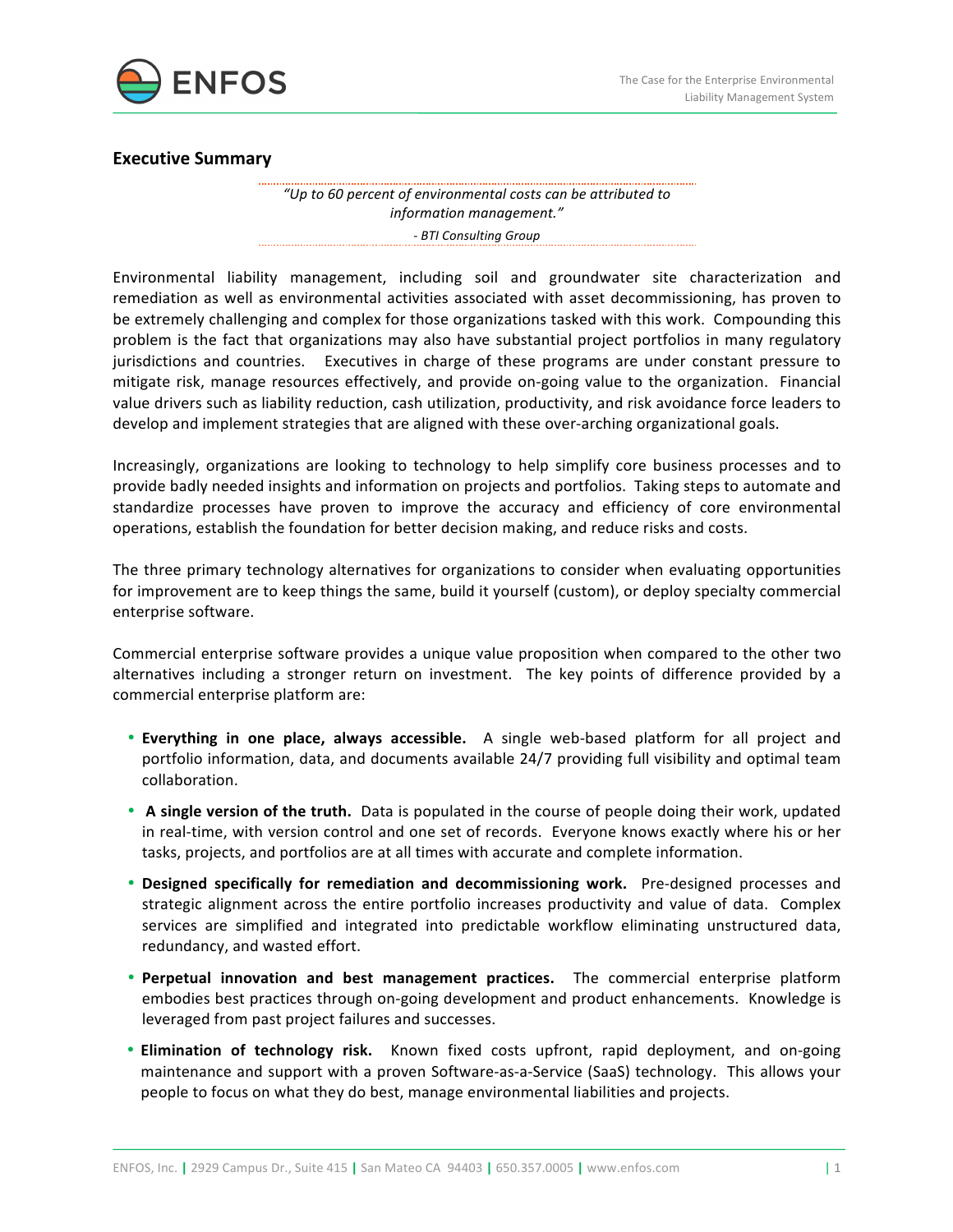



### **The Complexities and Challenges of Environmental Liability Management**

"Let me get this right, 10 years ago we had \$2B of environmental liabilities *on* our balance sheet, today we still have a \$2B liability, and over those 10 years we have spent \$500M per year (\$5B). What am I missing?"

*- Anonymous CEO of a Global 10 Company*

Regardless of the magnitude of the liability or the annual expenditure, the above quotation represents the overall dilemma faced by organizations and their environmental leadership teams.

Those responsible for environmental liability management find themselves under constant pressure to improve business planning and performance. As a cost center challenged with managing a highly complex set of services, the liability management function must have a razor sharp focus on strategy, operational effectiveness, and risk management. 

Complexities of environmental liability management force organizations to find unique solutions as compared to more traditional operations such as construction, demolition, general services or goods, asset management, and maintenance. Examples of the complexities include:

- **Highly Specialized.** Core business processes are supported by highly specialized professionals in many disciplines and cross-functional teams (engineers, scientists, project managers, finance and accounting, real estate, legal, public relations, facility operations, risk managers).
- **Outsourced Service Model.** The actual work is predominantly outsourced (consultants, contractors, laboratories, and other specialists) so there are many handoffs during project execution that if not managed properly will result in inefficiencies, accountability gaps, and poor quality.
- **Change is Constant.** Change management is crucial because of the extreme levels of uncertainty associated with subsurface contamination, remedies, and the end state of the sites or properties.
- **Data Intensive.** Massive data streams are present throughout the long lifecycle of each project and data is generally highly disbursed among project teams and service providers.
- **Regulation Driven.** This work is conducted within a highly regulated and evolving compliance environment (environmental regulations, financial disclosure and reporting requirements, and local ordinances) that provides the license to operate.

These complexities create challenges that can be overcome but require unique and focused solutions. The primary challenges and implications are summarized in Table 1.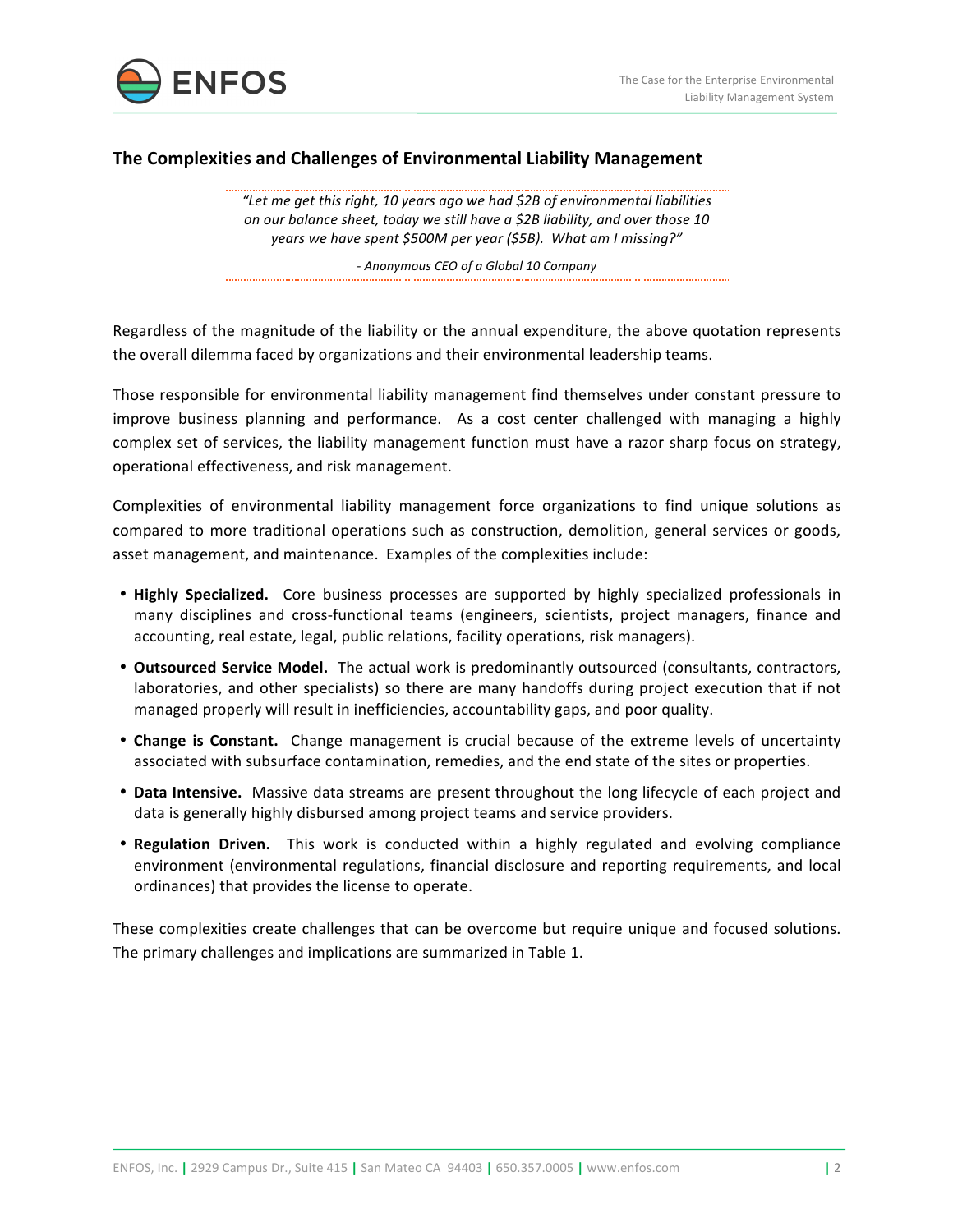



**TABLE 1 Industry Challenges and Implications** 

| <b>Challenge</b>          | <b>Implication</b>                                                                                                                                                                                                                                                                                                                                                                                                                             |
|---------------------------|------------------------------------------------------------------------------------------------------------------------------------------------------------------------------------------------------------------------------------------------------------------------------------------------------------------------------------------------------------------------------------------------------------------------------------------------|
| <b>Managing Risk</b>      | Ineffective planning<br>Inaccurate forecasting<br>Unexpected schedule and milestone delays /<br>missed objectives<br>Cost overruns and change orders<br>Underperforming remedy or project execution<br>٠<br>• Unplanned provision adjustments (Environmental<br><b>Obligations or Asset Retirement Obligations)</b><br>Non-compliance with policy, procedures, and<br>regulations<br>Lack of auditable justifications and decision-making<br>٠ |
| <b>Managing Resources</b> | Accountability gaps<br>٠<br>Delayed actions<br>High supplier switching and staff turnover costs<br>Lost institutional knowledge<br>High administration time and costs<br>Sub-optimum productivity                                                                                                                                                                                                                                              |
| <b>Managing Data</b>      | Disparate systems and spreadsheets<br>٠<br>Multiple versions of the truth<br>٠<br>Duplication of effort and redundancy<br>٠<br>Poor data quality and data gaps<br>Lost history and decision chain of events<br>No data contextual value<br>High transaction and reporting costs                                                                                                                                                                |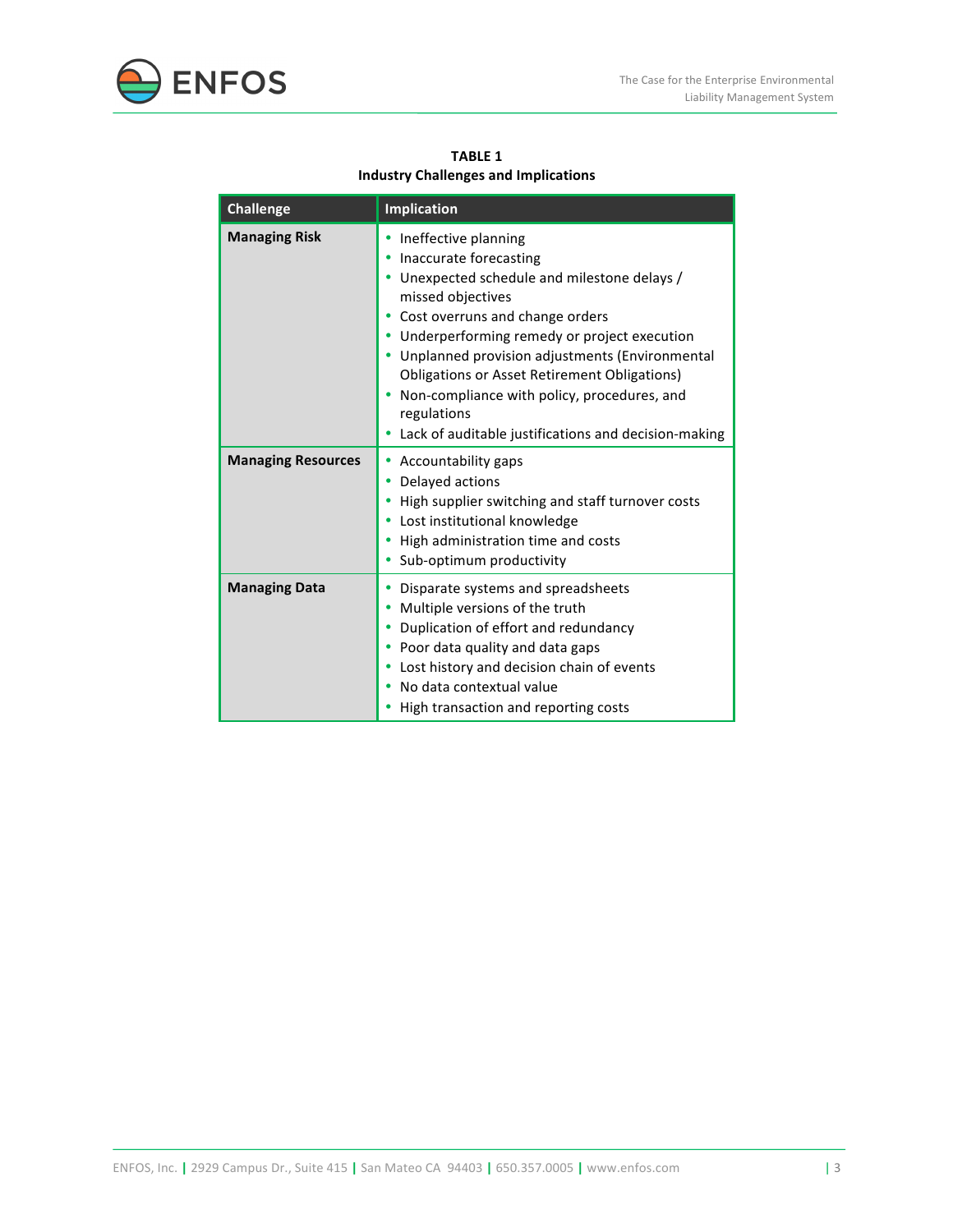

### **What Executives Value Most**

In a recent survey of environmental executives conducted by ENFOS, Inc., 80 percent of the responses indicated that financial performance was a top value driver for their internal customer and therefore their function. For environmental liability programs, financial drivers that are directly linked to corporate value drivers consist of the following:

- Liability reduction
- Management and control of cash flow
- Operating cost reductions
- Productivity improvements
- Risk avoidance

#### **Executive Survey Quotes:**

"Because my company runs on such tight margins year to year, I am *expected to hit my financial targets and to avoid unplanned expenditures."* 

*"Risk management and liability reduction is my primary charge."*

"The corporation wants to be responsible and take measures to deal with *liabilities and to reduce the tail of legacy sites."*

When asked what strategies will be put in place to deliver value, industry executives favored the following approaches.

- Sustainable management systems (including process improvement) 43% mention
- Stakeholder engagement and brand protection 28% mention
- Risk management systems 15% mention
- Technology and research 15% mention

There was a clear bias toward management systems, process improvement, and better decision-making tools meaning that executives believe that there are improvement opportunities in their current approaches in these areas.

#### **Executive Survey Quotes:**

*"The role of information technology is going to be more critical moving forward because we are being asked to do more for less."* 

"We want to consolidate information and find ways to make complex data *more meaningful to our project teams."* 

"Our strategies will be focused on streamlining work processes so that we *improve alignment across the entire portfolio and enable better collaboration and decision-making."*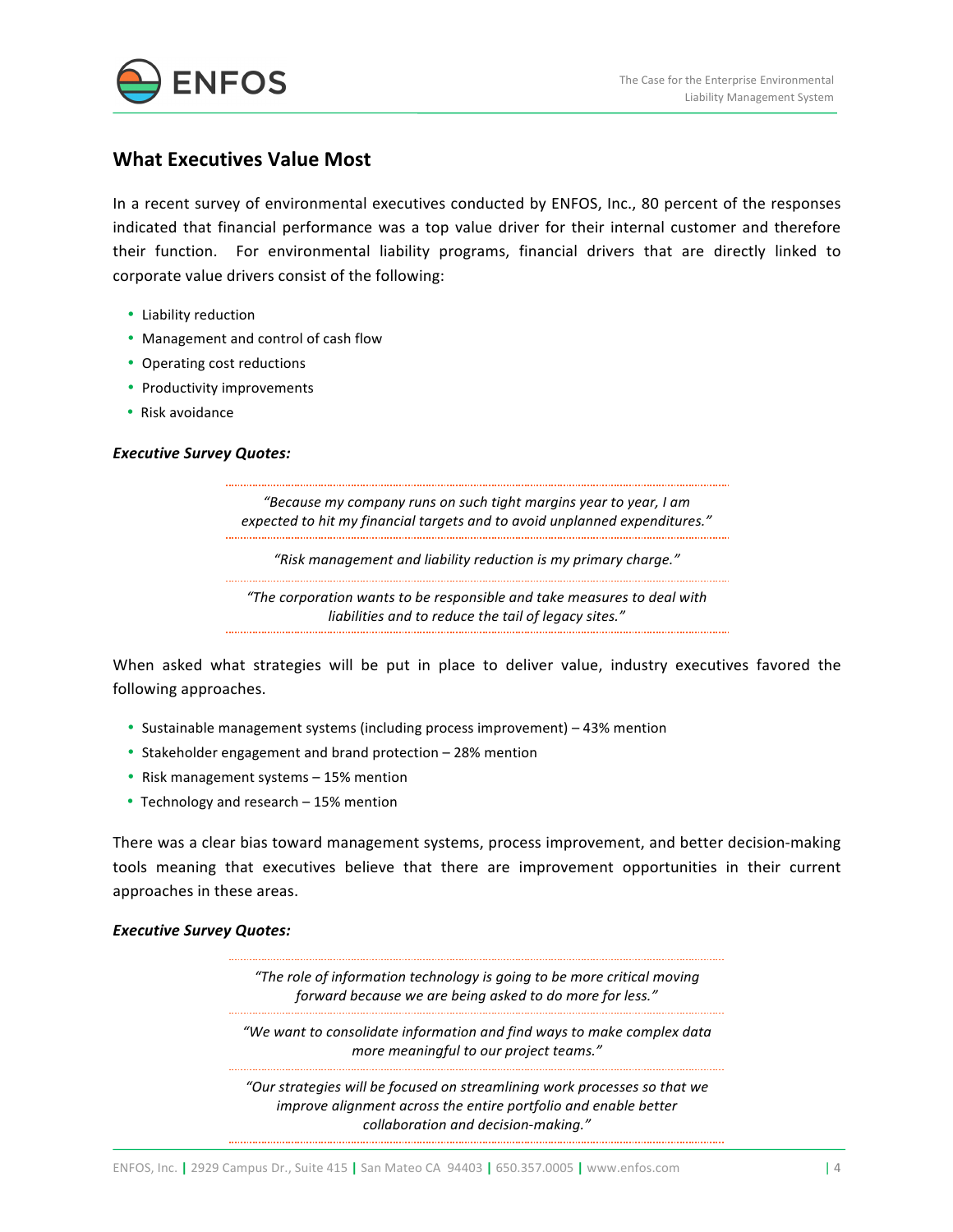

And finally, executives were asked to list their most critical business objectives as they relate to strategy. The top five responses included:

- Improve predictability of performance and risks
- Optimize business processes to squeeze out inefficiencies
- Implement technologies that provide metrics, information, and tools for making better decisions
- Safe work environment
- Knowledge sharing and transfer

Executives are shifting the conversation from cost to value. There is a pervasive perception that "we can do better" and that technology can be an enabler of their most important strategies and objectives. Enterprise technology can provide the impetus and the platform for a wide range of activities that are required to run the business. Having the right solution is not only a cost-of-business expense or IT issue. It goes to the heart of the strategic role that the environmental function can play and to the ability to provide value to the organization.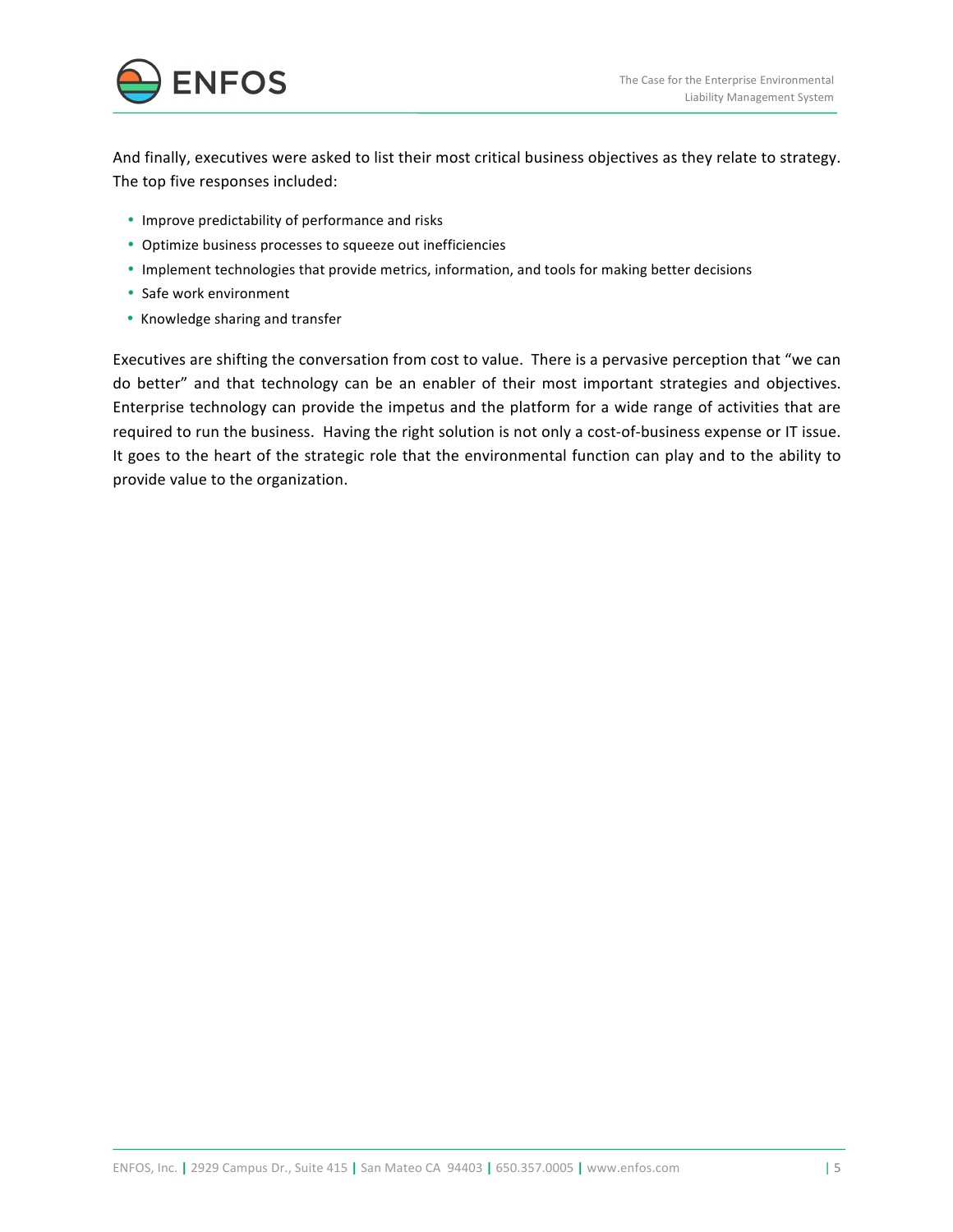

# **Available Options**

Let's face it, management systems can be expensive and disruptive to implement but leaders are increasingly viewing them as strategic investments that can create value for the organization. This requires identifying potential improvements and articulating the value to business leaders before embarking on a new initiative. Because organizations are already managing environmental liabilities, they first must assess their current business capability as delivered by existing systems and processes. To be effective, the assessment should be conducted within a context of best management practices from a broad industry perspective and it must consider the technological delivery mechanism.

The management system should be designed to deliver the highest value for the lowest cost (generating the highest return on investment (ROI)). A capability maturity model can be used to define and describe your organization's current situation for each core process area and the potential to unlock value. As an example, Table 2 shows three core process areas and the maturity levels for environmental liability management business functions.

| Core Process /<br><b>Maturity Level</b>  | Level 1 - Basic<br>(Ad-Hoc)                                                                                                                                                                              | Level 2 - Managed<br>(Sub-Optimum)                                                                                                                                   | Level 3 - Optimized<br>(Best Management Practice)                                                                                                                                                                                                                  |
|------------------------------------------|----------------------------------------------------------------------------------------------------------------------------------------------------------------------------------------------------------|----------------------------------------------------------------------------------------------------------------------------------------------------------------------|--------------------------------------------------------------------------------------------------------------------------------------------------------------------------------------------------------------------------------------------------------------------|
| Portfolio & Project<br><b>Management</b> | No consistent<br>٠<br>framework across<br>projects<br>No portfolio<br>management<br>Limited risk mitigation<br>Reactive<br>٠<br>Poor data integrity<br>Reliance on<br>٠<br>spreadsheets                  | • Standard framework<br>implemented<br>• Bottom up resource<br>management<br>• Some business<br>intelligence<br>• Fewer systems<br>• Some uniformity of<br>process   | • Enterprise view and<br>management control<br>High visibility<br>Strong risk management<br>Resource management<br>optimized<br>Systematic organization of<br>all records and history                                                                              |
| <b>Data Management</b>                   | Managed uniquely by<br>٠<br>each environmental<br>supplier<br>High costs for data<br>analysis or data requests<br>No programmatic<br>analysis<br>Data management costs<br>are buried in supplier<br>fees | • Standard guidance<br>documentation<br>provided by customer<br>• Auditing is used to<br>verify compliance<br>• Supplier consolidation<br>has reduced data<br>stores | Data and data editing<br>history maintained in<br>central location<br>• All workflow conforms to<br>standards<br>Optimum data integrity<br>Customer possesses all<br>data and deliverables<br>Workflow is integrated<br>from data planning to<br>data deliverables |

**TABLE 2 Core Process Capability Maturity**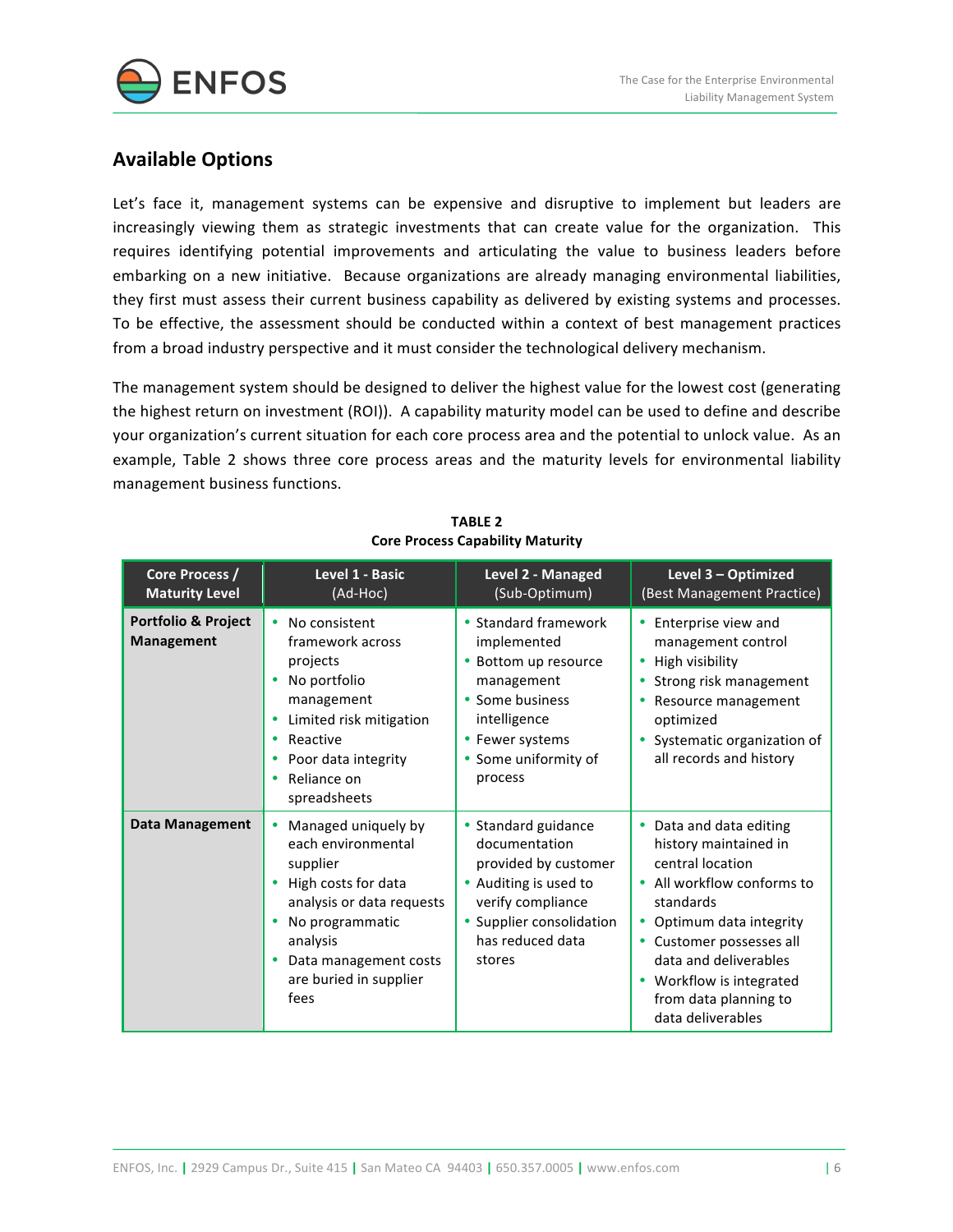

| Core Process /                        | Level 1 - Basic                                                                                                                                                                                                                              | Level 2 - Managed                                                                                                                                                                                                                                             | Level 3 - Optimized                                                                                                                                                                                                                     |
|---------------------------------------|----------------------------------------------------------------------------------------------------------------------------------------------------------------------------------------------------------------------------------------------|---------------------------------------------------------------------------------------------------------------------------------------------------------------------------------------------------------------------------------------------------------------|-----------------------------------------------------------------------------------------------------------------------------------------------------------------------------------------------------------------------------------------|
| <b>Maturity Level</b>                 | (Ad-Hoc)                                                                                                                                                                                                                                     | (Sub-Optimum)                                                                                                                                                                                                                                                 | (Best Management Practice)                                                                                                                                                                                                              |
| <b>Financial</b><br><b>Management</b> | High reliance on email<br>workflow and<br>independent<br>spreadsheets<br>• No standard or<br>uniformity in work<br>breakdown structures<br>• Over commitments and<br>cost overruns occur<br>frequently<br>No automated financial<br>controls | Some processes<br>standard across all<br>projects<br>• Cyclical intake for<br>financial calendar<br>• Rollups and portfolio<br>assessment take place<br>but are not automated<br>• Delays in information<br>flow since not all<br>processes are<br>integrated | • Workflow is automated<br>Strong integration with<br>corporate ERP<br>Dashboards and alerts<br>Portfolio analysis and BI<br>are built-in<br>Suppliers are connected<br>to customers<br>Strong financial controls<br>ensure performance |

Each of these areas as well as other areas such as Compliance and Asset/Equipment Management can be broken down into sub-processes and evaluated to that level. For example, Financial Management has sub-processes for Lifecycle Forecasting, Budgeting, Vendor Proposal Management, Purchasing, Invoicing, and Cost Recovery.

To deliver these business processes there are three primary technology options. These include:

- Keep things the same
- Build it yourself (custom development)
- Commercial enterprise software

An evaluation matrix with these three options is shown in Table 3.

**TABLE 3 Technology Option Matrix**

| Option / Criteria              | <b>Cost to Deploy</b> | <b>Time to Deploy</b> | Implementation<br><b>Risk</b> | <b>ROI</b> |
|--------------------------------|-----------------------|-----------------------|-------------------------------|------------|
| Keep things the same           | Lowest                | Lowest                | None                          | Lowest     |
| <b>Build it yourself</b>       | Highest               | Highest               | Highest                       | Mid        |
| Commercial enterprise software | Mid                   | Mid                   | Lowest                        | Highest    |

#### *Keep things the same:*

- Lowest cost to deploy but actual costs to the business for sub-optimum management systems is high and these costs are buried in the current cost structure. Costs to upgrade existing systems are typically greatly underestimated and results are generally not significant.
- Lowest time to deploy because no changes are necessary or the time to upgrade existing systems has been underestimated.
- Implementation risk is not material because nothing is changing (status quo mindset).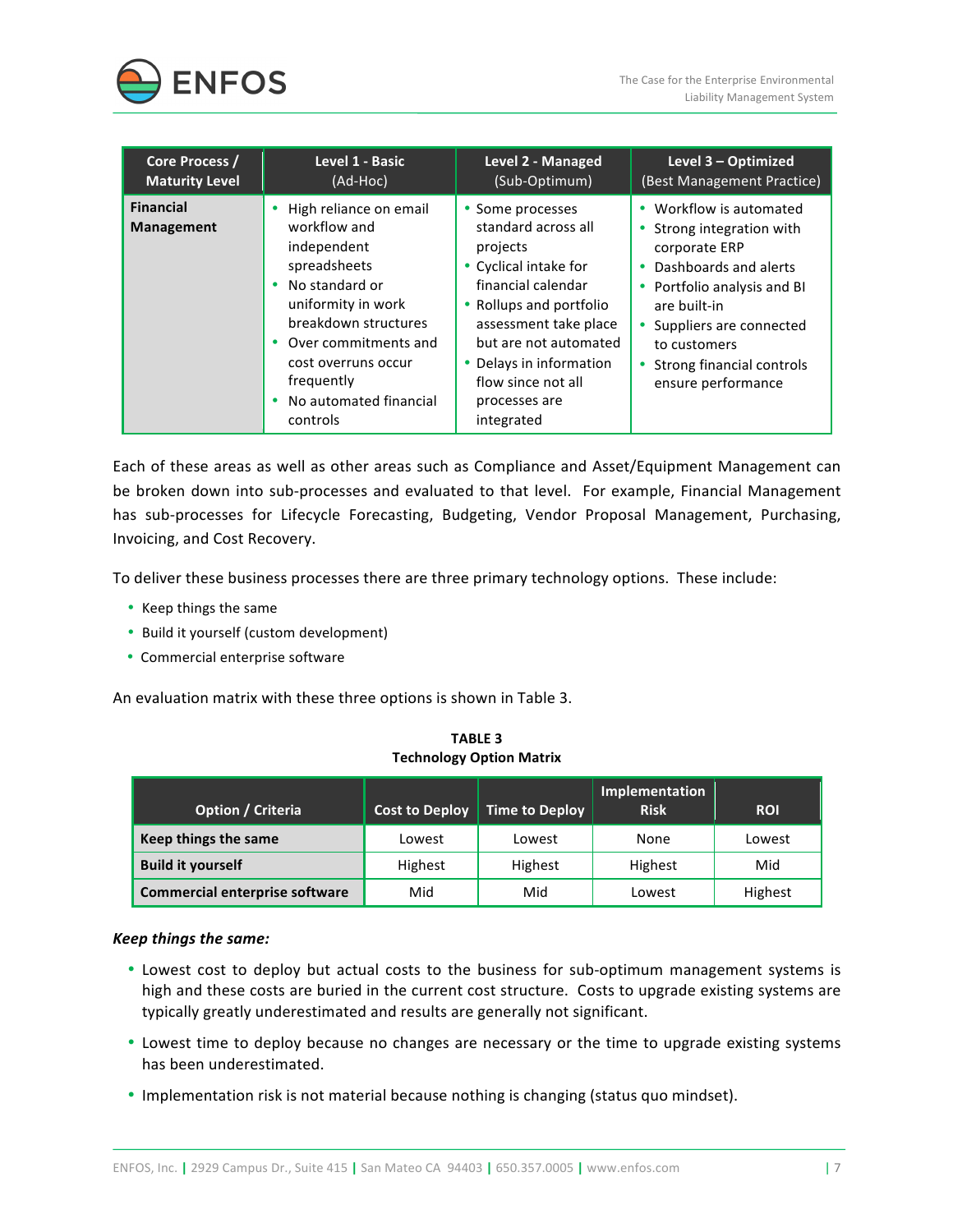

• Return on investment is not material. The "idea" that the business function can improve performance rarely happens.

### *Build it yourself:*

- Highest cost to deploy because full product development is required including needs analysis, requirements gathering, blueprinting, engineering specifications, development, testing, and implementation planning.
- Highest time to deploy for the same reasons as above.
- Implementation risk is highest for the same reasons as above and because an unproven technology must be implemented for the first time.
- Return on investment is mid-range for the three options but long term, the ROI erodes as the solution ages, not keeping up with industry best practices (or on-going development costs escalate).

### *Commercial Enterprise Software:*

- Cost to deploy is mid-range but highly predictable within a commercial context. SaaS technology reduces the internal IT burden.
- Time to deploy is mid-range, typically completed within a prescribed window (90 to 120 days) based on past experience implementing the same platform with similar organizations.
- Implementation risk is lowest based on proven and successful past implementations by the technology supplier with similar organizations. Supplier assumes some of the risk.
- Return on investment is highest due to known costs upfront, rapid deployment, proven customer value, and on-going product enhancement.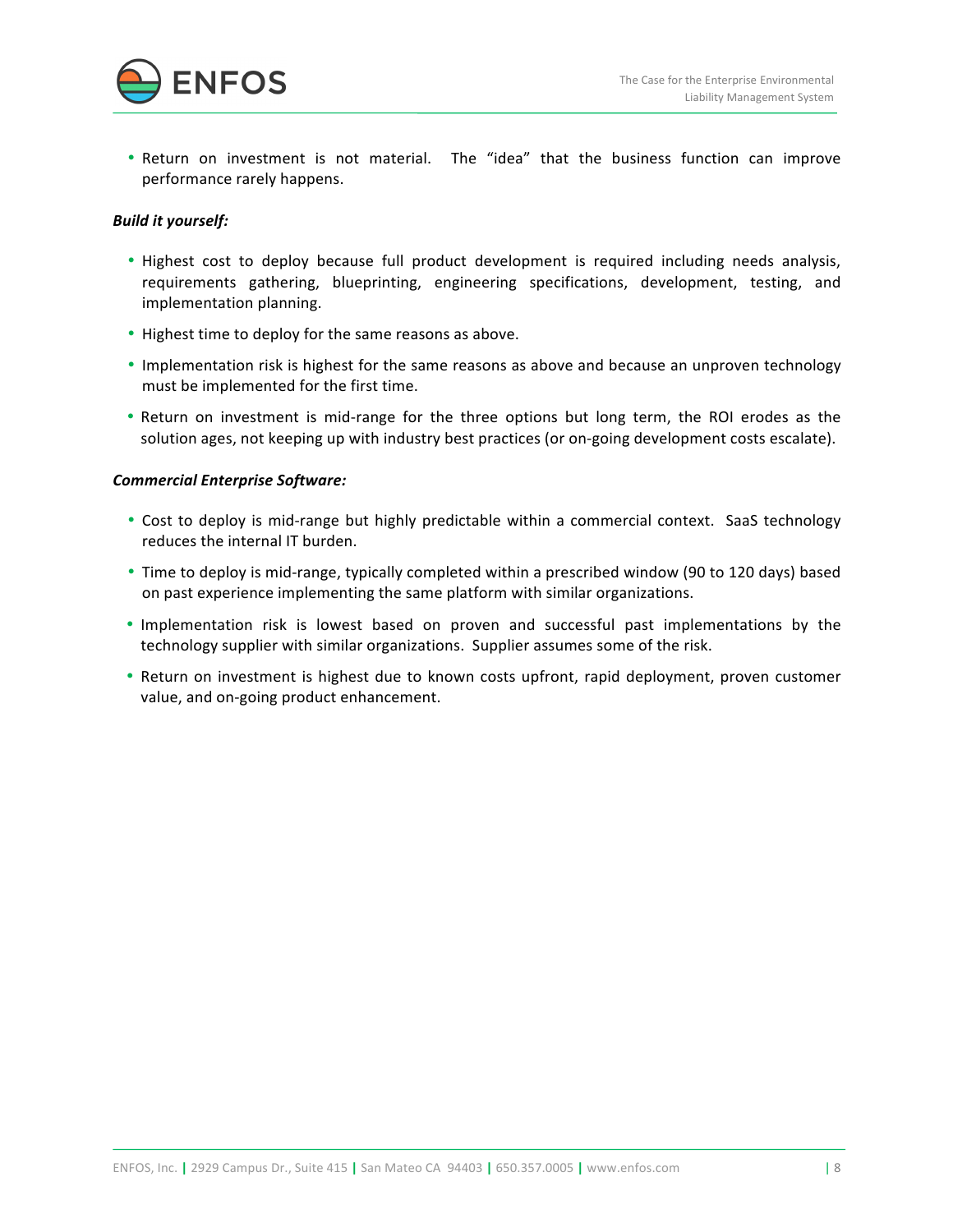

# **The Commercial Enterprise Difference**

In addition to the options analysis in the preceding section, the commercial enterprise option has five compelling points of difference as compared to the other options. These points of difference are unique to this option and solely focused on delivering the greatest value for the foreseeable future.

- **Everything in one place, always accessible.** A single web-based platform for all project and portfolio information, data, and documents available 24/7 providing full visibility and optimal team collaboration.
- A single version of the truth. Data is populated in the course of people doing their work, updated in real-time, with version control and one set of records. Everyone knows exactly where his or her tasks, projects, and portfolios are at all times with accurate and complete information.
- Designed specifically for remediation and decommissioning work. Pre-designed processes and strategic alignment across the entire portfolio increases productivity and value of data. Complex services are simplified and integrated into predictable workflow eliminating unstructured data, redundancy, and wasted effort.
- **Perpetual innovation and best management practices.** The commercial enterprise platform embodies best practices through on-going development and product enhancements. Knowledge is leveraged from past project failures and successes.
- **Elimination of technology risk.** Known fixed costs upfront, rapid deployment, and on-going maintenance and support with a proven SaaS technology. Allows your people of focus on what they do best, manage liabilities.